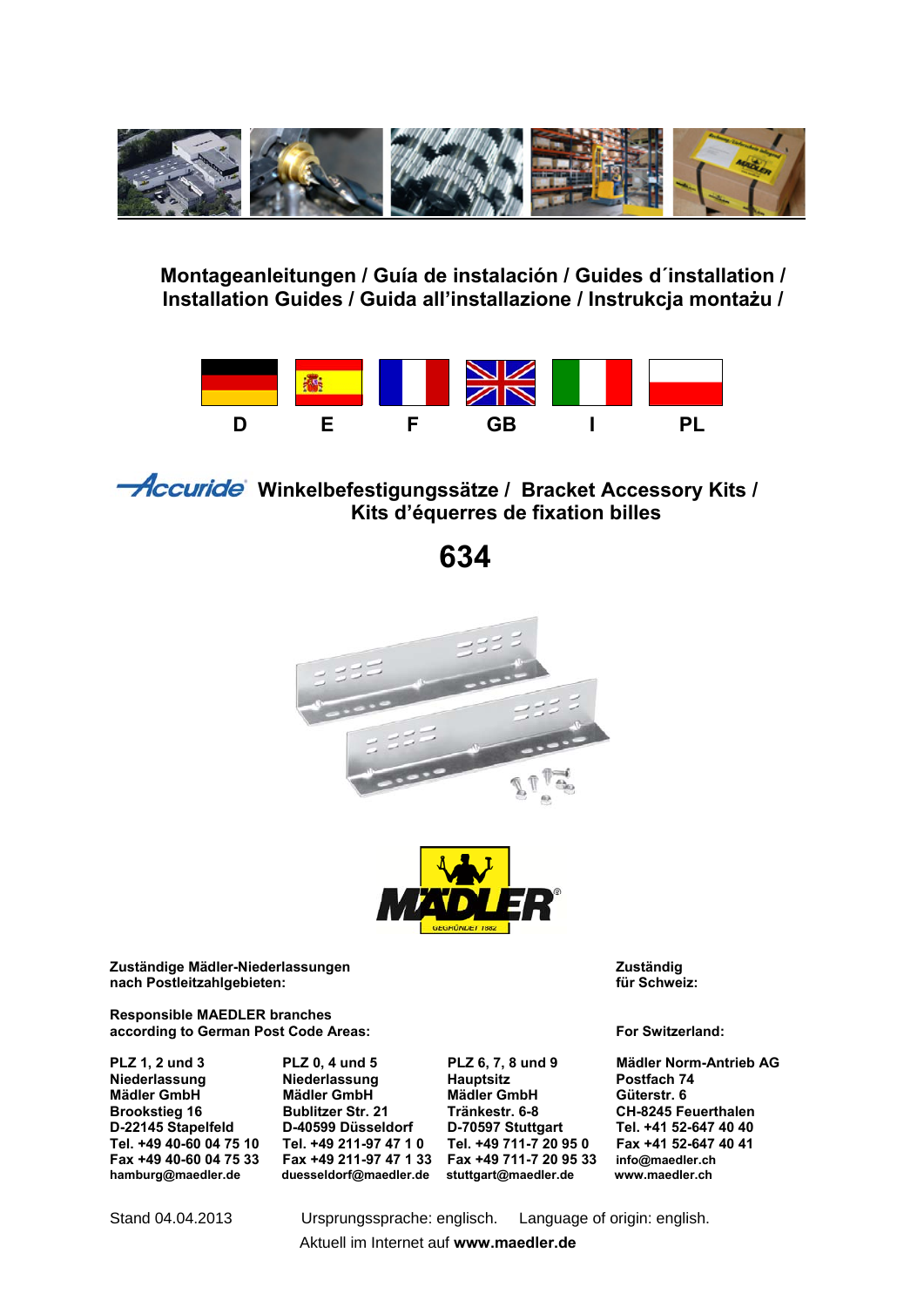# **634xx**





| 9301/9308 | DZ63412-305mm            |                | DZ63416-406mm            |                          | DZ63422-559mm |                | DZ63428-711mm                |                |
|-----------|--------------------------|----------------|--------------------------|--------------------------|---------------|----------------|------------------------------|----------------|
|           | S                        | B              | S                        | B                        | S             | B              | S                            | B              |
| 930x-0012 |                          |                |                          |                          |               | -              |                              |                |
| 930x-0014 |                          | $\overline{2}$ |                          |                          |               |                | -                            |                |
| 930x-0016 |                          |                |                          |                          |               |                |                              |                |
| 930x-0018 |                          |                |                          | $\overline{2}$           |               |                |                              |                |
| 930x-0020 |                          |                |                          | っ                        |               |                | ۰                            |                |
| 930x-0022 |                          |                |                          |                          |               | 2              | -                            |                |
| 930x-0024 |                          |                | $\overline{\phantom{0}}$ | ۰                        |               | $\overline{c}$ | $\overline{\phantom{0}}$     |                |
| 930x-0026 | -                        |                | $\overline{\phantom{0}}$ | $\overline{\phantom{0}}$ |               | $\mathcal{P}$  | $\qquad \qquad \blacksquare$ |                |
| 930x-0028 | $\overline{\phantom{0}}$ |                | $\overline{\phantom{0}}$ | $\overline{\phantom{0}}$ |               | ۰              |                              | $\mathcal{P}$  |
| 930x-0030 |                          |                |                          |                          |               |                |                              | 2              |
| 930x-0032 |                          |                |                          | ÷                        |               |                |                              | $\mathcal{P}$  |
| 930x-0034 | 2                        | $\overline{4}$ | -                        | $\overline{\phantom{0}}$ |               |                |                              |                |
| 930x-0036 | $\overline{\phantom{a}}$ | $\overline{4}$ | -                        |                          |               |                |                              |                |
| 930x-0040 |                          | $\mathcal{P}$  |                          |                          |               | 2              |                              |                |
| 930x-0042 |                          | 2              | $\overline{\phantom{0}}$ | ÷                        |               | 2              | -                            |                |
| 930x-0048 |                          | $\mathcal{P}$  | $\overline{\phantom{0}}$ | $\overline{\phantom{0}}$ |               | -              |                              | $\overline{2}$ |
| 930x-0060 |                          |                |                          |                          |               | $\overline{2}$ |                              | $\mathcal{P}$  |





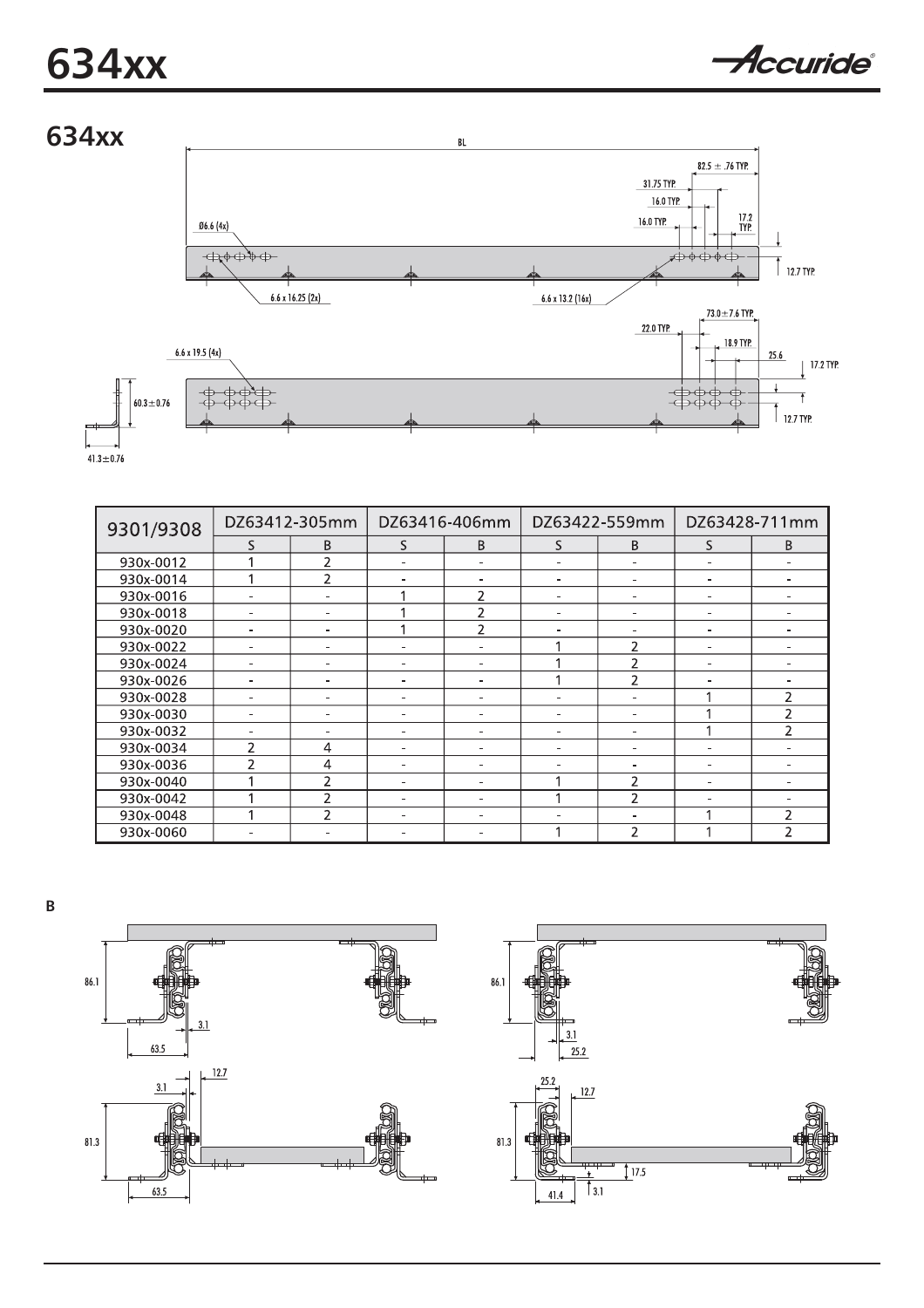

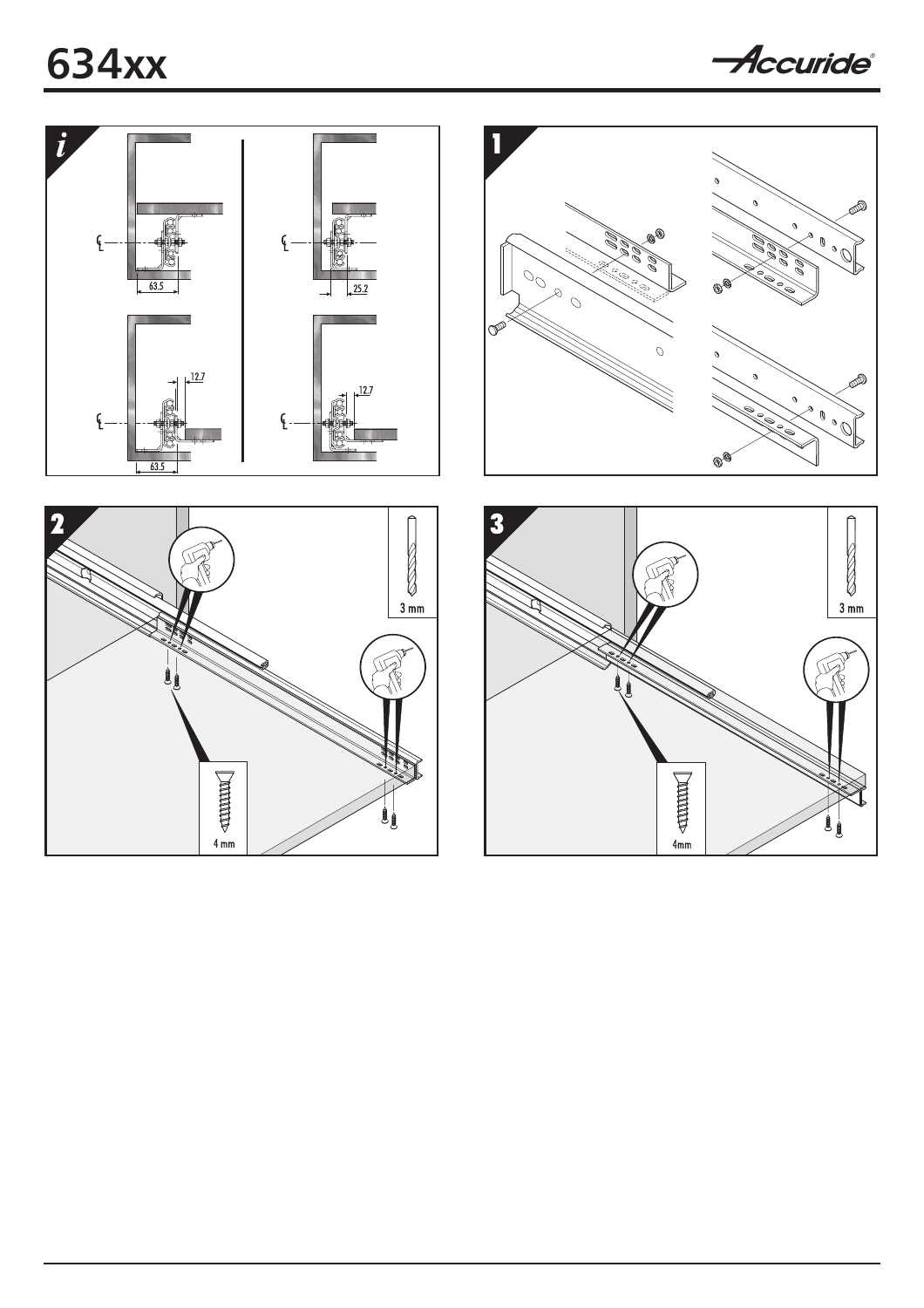# **634xx**

Accuride®

### 634xx

 $\mathsf{s}$